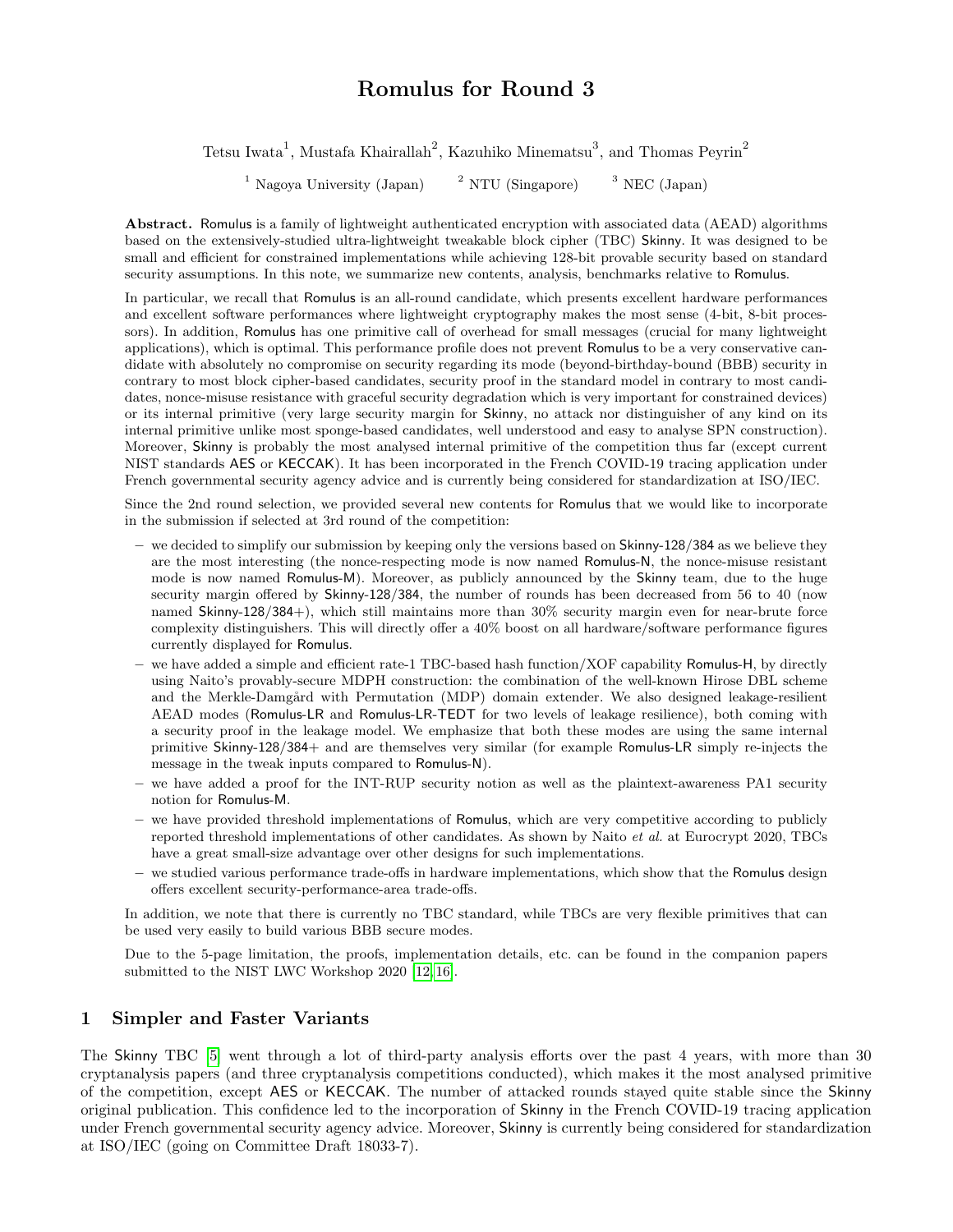At time of writing, the best known attacks against Skinny-128/384 cover 28 rounds [\[26\]](#page-4-3) (out of 56 rounds), which means that the security margin is of 50% and actually much more if one considers only single-key attacks and/or attacks with a complexity lower than  $2^{128}$ . Indeed, all these attacks have very high complexity, much more than  $2^{200}$ in computational complexity and sometimes up to almost  $2^{384}$ , and only work in the related-tweakey model where differences need to also be inserted in the tweak and/or key input. In the single-key model, the best known attacks against Skinny-128/384 covers only 22 rounds [\[9,](#page-4-4) [22,](#page-4-5) [24\]](#page-4-6), again all these attacks having a very high computational complexity.

Compared to other block ciphers, where the security margin is usually at very best around 33%, this security margin is maybe too large. Even more so if we compare with permutations used in sponge functions proposals, where non-random behaviour can be usually exhibited for the full-round internal primitive for a complexity lower than the targeted security parameter of the whole scheme (actually often with practical complexity). For this reason, the Skinny team decided to propose a new variant of Skinny-128/384 (named Skinny-128/384+) by reducing its number of rounds from 56 to 40, to give a security margin of around 30% (in the worst-case related-tweakey scenario, without even excluding attacks with complexity much higher than  $2^{128}$ ), which still provides a very large security margin [\[23\]](#page-4-7).

In order to simplify our NIST submission, we decided to only keep our first Romulus versions based on Skinny-128/384 (and thus now Skinny-128/384+), which were our original primary versions. Indeed, we believe these versions are the most interesting ones (for the same performance, they offer more flexibility) and in addition our submission gains in consistency as now all our modes are based on Skinny-128/384+ only. To summarize, Romulus will now consists in a nonce-respecting AEAD mode Romulus-N, a nonce-misuse resistant AEAD mode Romulus-M, two leakage resilient AEAD modes Romulus-LR, Romulus-LR-TEDT, and one hash function/XOF Romulus-H.

We emphasize that Romulus-N and Romulus-M are exactly the same as previous round Romulus-N1 and Romulus-M1, with simply Skinny-128/384+ used instead of Skinny-128/384. The security claims remain of course the same, while they will provide a 40% direct performance throughput/latency improvement over currently reported benchmarks (for the same area/memory). In Table [1,](#page-1-0) we summarize the specification of these new members and compare them with old variants.

<span id="page-1-0"></span>

| New members            | Mode                   | Primitive          | Comment                                    |
|------------------------|------------------------|--------------------|--------------------------------------------|
| Romulus-N              | Romulus-N1 [17, 18]    |                    | BBB nonce-respecting AEAD                  |
| Romulus-M              | Romulus-M1 [17, 18]    |                    | BBB nonce-misuse resistant AEAD            |
| Romulus-H              | MDPH [20]              | Skinny- $128/384+$ | Hash function / XOF                        |
| Romulus-LR             | $AET-LR$ [12]          |                    | leakage resilient AEAD $(CIML2 + CCAM11)$  |
| Romulus-LR-TEDT        | TEDT <sup>[8]</sup>    |                    | leakage resilient AEAD (CIML2 + $CCAmL2$ ) |
|                        |                        |                    |                                            |
| Previous members       | Mode                   | Primitive          | Comment                                    |
| Romulus-N1             |                        | Skinny-128/384     | BBB nonce-respecting AEAD                  |
| $Romulus-N2$           | Romulus-N1 [17, 18]    | Skinny-128/384     | BBB nonce-respecting AEAD                  |
| Romulus-N <sub>3</sub> |                        | Skinny-128/256     | BBB nonce-respecting AEAD                  |
| Romulus-M1             |                        | Skinny-128/384     | BBB nonce-misuse resistant AEAD            |
| Romulus-M2             | Romulus-M $1$ [17, 18] | Skinny-128/384     | BBB nonce-misuse resistant                 |
| Romulus-M3             |                        | Skinny-128/256     | BBB nonce-misuse resistant AEAD            |

Table 1: New and old variants of Romulus.

#### 2 Romulus-H: Hashing with Romulus

Since hashing capability was not originally added in the Romulus submission and since this can be achieved quite naturally, we have formalised Romulus-H: a hash function based on Skinny-128/384+. It is simply Skinny-128/384+ placed into Naito's MDPH construction [\[20\]](#page-4-10), which consists of Hirose's Double-Block-Length (DBL) compression function [\[13\]](#page-4-12) plugged into the Merkle-Damgård with Permutation (MDP) domain extender [\[14\]](#page-4-13). The full Romulus-H is depicted in Figure [1,](#page-2-0) while the formal specification can be found in the companion paper [\[16\]](#page-4-1).

This construction is proven secure [\[20\]](#page-4-10): when the output is 2n bits, MDPH is indifferentiable [\[19\]](#page-4-14) from a (variableinput-length) random oracle up to about  $(n - \log n)$  queries [\[20\]](#page-4-10) assuming the ideal (tweakable) block cipher. We set  $n = 128$  and immediately have 121-bit indifferentiability. The standard reduction [\[4\]](#page-4-15) tells that Romulus-H is proved to have 121-bit atk-security for any of atk  $\epsilon$  {collision, preimage, 2nd-preimage}. Note that indifferentiability is a very useful and versatile security notion for hash functions that some classical collision-resistant constructions fail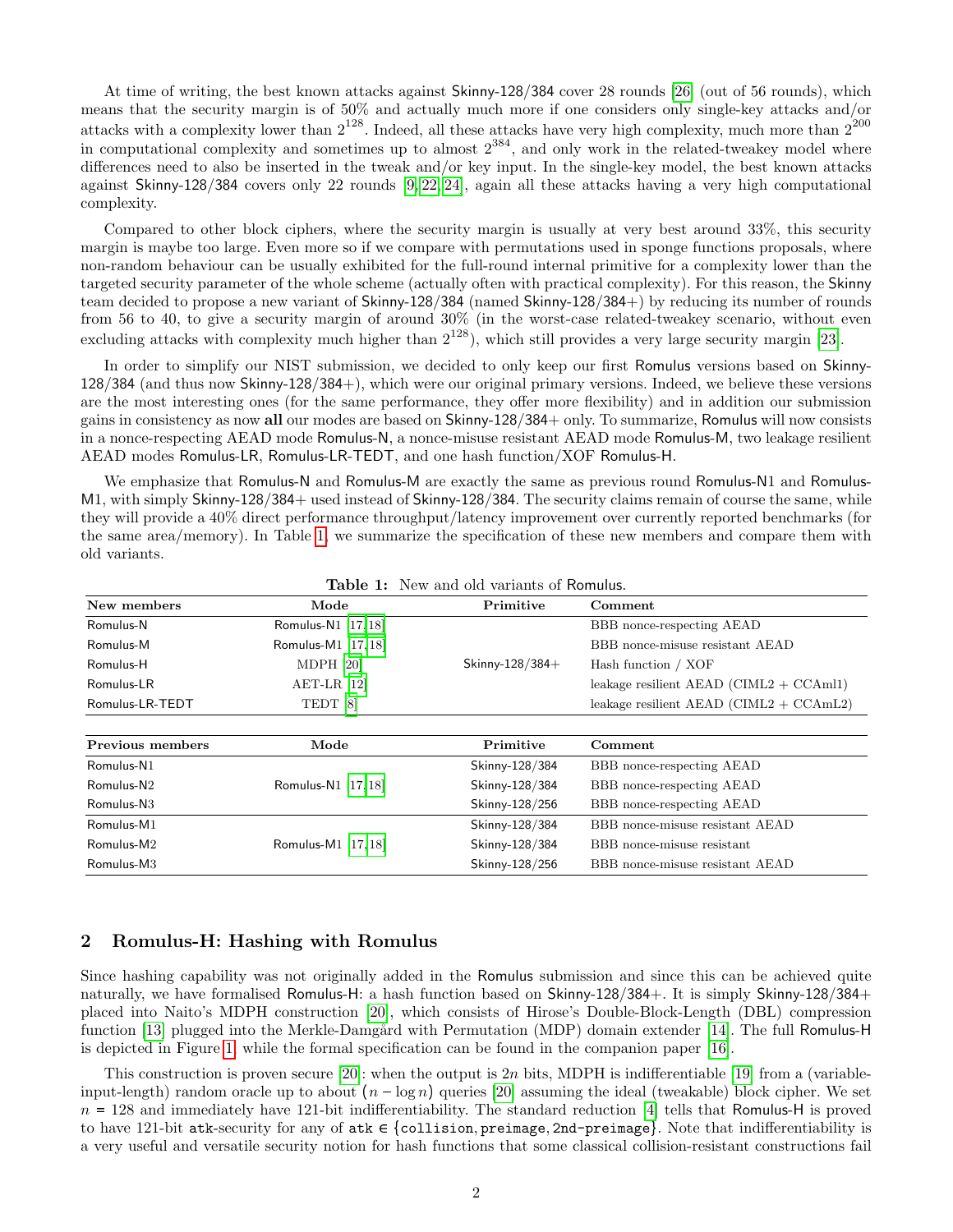<span id="page-2-0"></span>

Fig. 1: Block diagram of Romulus-H hash function.

to meet [\[10\]](#page-4-16). Romulus-H can be easily turned into an eXtendable Output Function (XOF) that has an arbitrarily long output. This is because MDPH is indifferentiable from a (monolithic) random oracle, thus any black-box transformation that turns a RO into a XOF will also work for MDPH. One simple example is to use  $H(M||[0]), H(M||[1]), \ldots$ where H is the base hash function and  $[i]$  denotes an encoding of integer i. In fact this is just a variant of standard MGF1 (Mask generation function). Additional computation cost of this transformation is small (one compression function call per block) thanks to the iterative nature of MDPH.

In terms of performances, Hirose's scheme requires two TBC calls, but since we are using Skinny-128/384+, 256-bit message blocks can be handled at each iteration, which makes Romulus-H an efficient rate-1 construction overall. We note that this is three times more efficient than the Skinny-Hash construction [\[6\]](#page-4-17) (where Skinny-128/384 is used inside a standard sponge-based mode), for the same area cost. Moreover, the fact that each pair of TBC calls have the same tweakey input, combined with the lightweight tweakey schedule of Skinny, is helpful to achieve efficient implementations of this construction as the tweakey can be recovered and stored only once if only one Skinny-128/384+ hardware core is available. If two cores are available, they can share the same round keys. Moreover, we note that the hash can be naturally adapted to extremely constrained area environments by reducing the message input at every iteration (this is possible because Romulus-H places the message input in the tweak input of the TBC, and because Skinny-128/384+ tweakey schedule can be totally replaced by constants if some words are set to 0).

### 3 Romulus-LR and Romulus-LR-TEDT: Leakage-Resilient Modes for Romulus

Even though we provide efficient threshold implementations of Romulus, we studied how leakage resilience capability could be added to our candidate. It turns out that this can be achieved with a very simple modification of the Romulus mode. More precisely, we will propose two modes for leakage resilience: Romulus-LR and Romulus-LR-TEDT. More details on these modes and the corresponding security proofs can be found in a separate article [\[8,](#page-4-11) [12\]](#page-4-0).

Romulus-LR is the first mode, which simply consists in (a) adding a key-derivation function (KDF) at the beginning of Romulus-N, to generate a temporary key  $K^t$  that will be used in the subsequent TBC calls (b) re-injecting the message blocks inside the tweak input of each TBC call. It is then expected that the KDF and tag generating function (TGF), both using the master key K, should be properly protected with side-channels attacks countermeasures (such as masking). However, the long chain that depends on the message or associated data blocks can be left unprotected (or with much cheaper protection), which leads to a very efficient design (close to the original Romulus-N or Romulus-M). This mode, almost identical to Romulus-N, achieves the strong ciphertext integrity with misuse and leakage in the chosen-ciphertext model (CIML2) up to the birthday bound. It furthermore achieves integrity nonce-misuse resistance (MR-CINT) and integrity with the release of unverified plaintexts (INT-RUP) up to the birthday bound. Besides, it guarantees the nonce-misuse resilience of messages encrypted with fresh nonces, as long as the challenge queries are leak-free (CCAml1). In order to address even stronger adversaries, we offer Romulus-LR-TEDT.

Romulus-LR-TEDT is our second and most advanced leakage resilient mode, directly based on the provably secure TBC-based TEDT construction [\[8\]](#page-4-11). This Romulus-LR-TEDT mode basically consists in fine-tuning the details of TEDT to fit the advantages of Skinny-128/384+ and allow 128-bit nonce and long message/associated data inputs. TEDT provides full leakage resilience, that is, it limits the exploitability of physical leakages via side-channel attacks, even if these leakages happen during every message encryption and decryption operation. TEDT offers what is currently considered as the highest possible security notions in the presence of leakage, namely beyond birthday bound CIML2 and security against Chosen Ciphertext Attacks with nonce-misuse-resilience and Leakage (CCAmL2). While the initial TEDT proposal requires 4 TBC calls to process one n-bit message block, we optimize this to only 3 calls taking advantage of the properties of Skinny and our proposed hash function Romulus-H. This makes the performance more lightweight and closer to typical two-pass SIV-based schemes, which require 2 calls (except Romulus-M which requires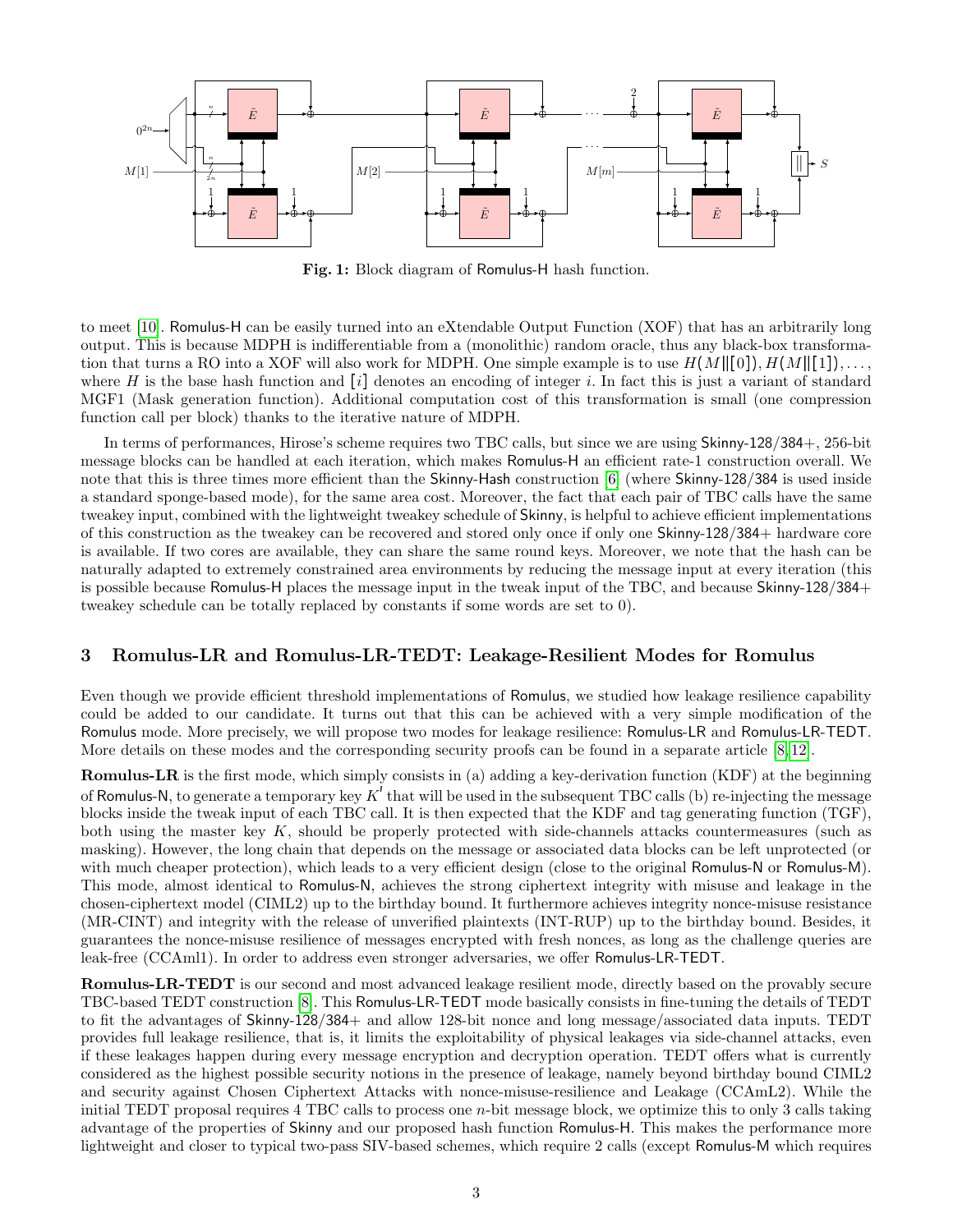only 1.5 calls). Combined with its beyond birthday bound black-box and leakage-resilient security guarantees, it offers a great trade-off for sensitive applications.

Given Romulus-N, Romulus-M, Romulus-LR, Romulus-LR-TEDT, we believe our candidate offers variants that cover the whole spectrum of security levels and use-cases.

## 4 RUP Security of Romulus-M

Release of unverified plaintext (RUP) is a security notion introduced by Andreeva et al. [\[2\]](#page-4-18). It captures the scenario where the verification can leak the result of decryption (i.e., possibly an unauthentic plaintext) before the verification result is obtained. This is relevant in particular when the verifier's device has a limited amount of memory.

INT-RUP. Among several notions of RUP, authenticity/integrity under RUP, referred to as INT-RUP, is a popular notion for its importance and the possibility to achieve it without heavy constructions, such as the encode-thenencipher approach [\[7\]](#page-4-19) with a wide-block primitive.

It is known that the generic SIV construction achieves INT-RUP security [\[3,](#page-4-20) Proposition 11]. However, in general, this does not extend to dedicated constructions based on SIV. We prove that Romulus-M is INT-RUP secure even though Romulus-M is not entirely based on SIV mainly due to the involvement of nonce in the encryption. The proof is fairly straightforward: due to the explicit domain separation we can let the TBC calls for encryption/decryption (and not authentication) freely accessible by the adversary and the problem reduces to the plain nonce-based MAC unforgeability. It shows strong authenticity of Romulus-M under RUP, both against nonce-respecting and noncemisusing adversaries. The bounds are essentially the same as the regular authenticity bounds of Romulus-M, i.e., [\[18,](#page-4-9) Theorem 2] for nonce-respecting and [\[18,](#page-4-9) Theorem 3] for nonce-misusing adversaries.

Plaintext Awareness. The privacy notion in the RUP setting is called plaintext awareness [\[2\]](#page-4-18). Intuitively, it requires the existence of an extractor that can simulate the (unverified) decryption oracle without knowing the secret key. It has two versions, called PA1 and PA2, and the stronger notion of PA2 can be achieved only with a wide-block CCAsecure (tweakable) block cipher used in the encode-then-encipher approach (e.g., AEZ [\[15\]](#page-4-21) or various TESs (Tweakable Enciphering Schemes)). It can be shown that Romulus-M is PA1 secure by following the proof of [\[3,](#page-4-20) Proposition 6], which proves that the scheme is PA1 secure if the MAC part is a PRF and the encryption part is PA1 secure. The MAC part of Romulus-M is a secure PRF, and the encryption part can be proved to be PA1 secure by following the proof of PA1 security of CBC mode and CTR mode [\[3,](#page-4-20) Proposition 12], with minor modifications to handle nonces.

## 5 New Hardware/Software and Threshold Implementations of Romulus, Comparisons

In order to show the design range of our candidate, we have recently provided new hardware implementations of Romulus, from round-based architectures to serial ones. Moreover, we also prepared threshold implementations. More details on these ASIC implementations and all measurements are given in the companion paper.

Round-Based Architecture. Round-based implementations are arguably the most interesting ones as they provide a high throughput with a reasonably low area, usually leading to the best trade-off for throughput/area ratio. The goal of the Romulus design is to have a very small area overhead on top of the underlying TBC, specially for these round-based implementations. In addition, Skinny was specifically designed to perform well with round-based implementations. In order to achieve that goal, we made sure that no costly Flip-Flops is required on top of the TBC and also that the number of possible inputs to each Flip-Flop and outputs of the circuits are minimized. Our results indicate that the best throughput/area trade-off is achieved by the R2 architecture (which processes two rounds of the TBC per cycle), while the minimum energy is achieved by 4-round unrolling (the R4 architecture). Romulus-N achieves 15 Gbps throughput with only about 8 KGE, which makes it an excellent candidate for high throughput and energy efficient architectures. This compares favourably to Ascon [\[11\]](#page-4-22) and ACORN [\[25\]](#page-4-23) (the winners of the CAESAR competition for "Lightweight applications" portfolio).

Serial Implementations. In case area minimisation is an absolute criterion, one can try to reduce the implementation data-path in a hope to obtain the lowest area possible. We have prepared byte-serial implementations of Romulus-N, that can reach area figures as low as 3.3 KGE (for a throughput close to 300 Mbps), which is an extremely low area for an AEAD mode with full *n*-bit security and standard model security proofs. Romulus-N is therefore an excellent candidate for low area and low power applications as well.

Threshold Implementations. We studied the 3-share threshold implementation of both the byte serial architecture and the single round architecture. The implementations are based on the threshold implementations provided by the Skinny team [\[5\]](#page-4-2). For only about 8 KGE and a throughput of ~8.5 Gbps, we can have a very efficient threshold implementation protected against side-channel attacks. This throughput/area ratio is competitive with even unprotected implementations of Ascon and ACORN. It can also be seen that the low area protected implementations of